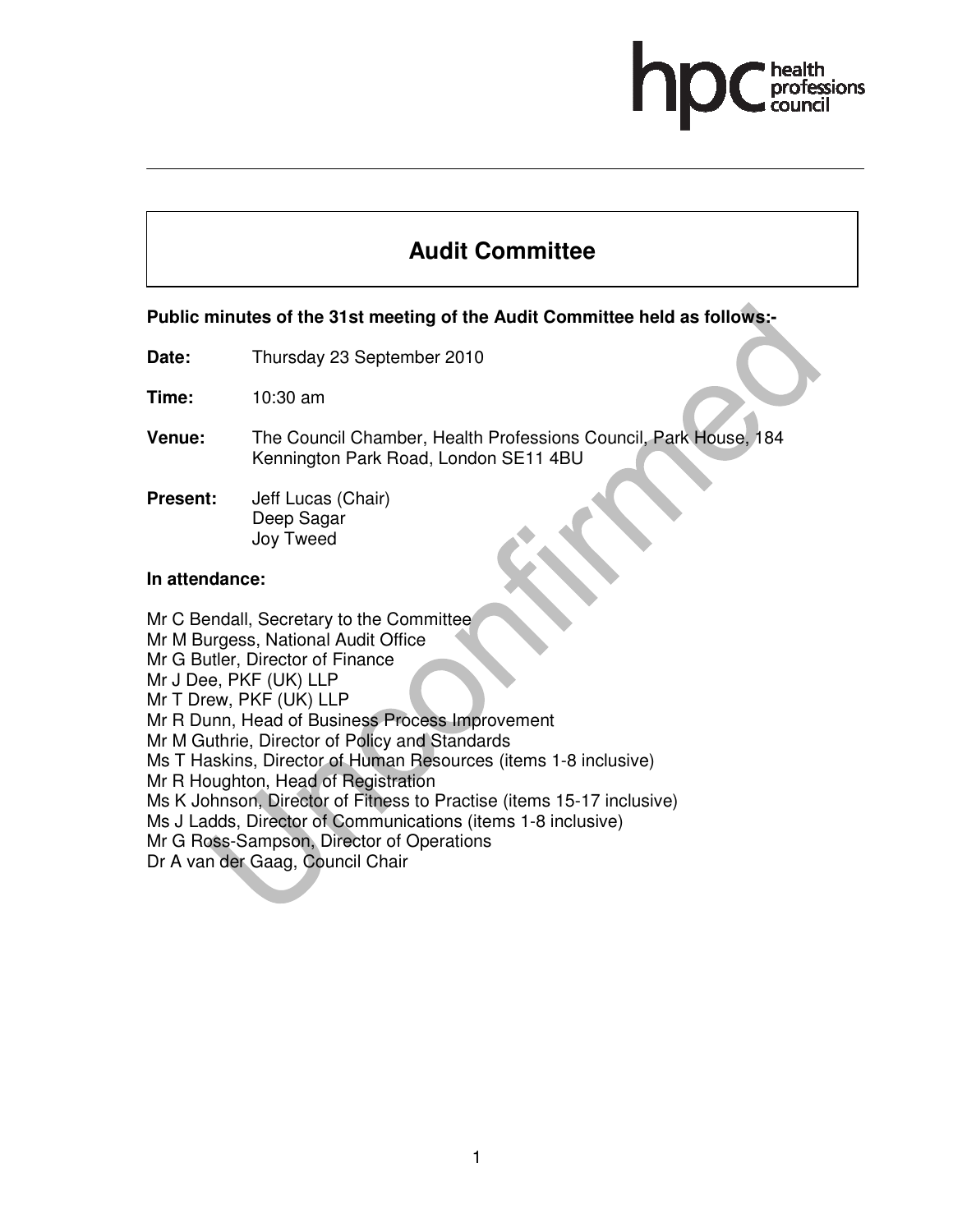# **Item 1.10/44 Apologies for absence**

1.1 Apologies for absence were received from Mr R Kennett (observer on behalf of the Finance and Resources Committee) and the Chief Executive and Registrar.

# **Item 2.10/45 Approval of agenda**

2.1 The Committee approved the agenda, subject to receiving a tabled paper (risk register for the transfer of regulatory functions from the General Social Care Council to HPC) as item 25.

# **Item 3.10/46 Declarations of members' interests**

3.1 Members had no interests to declare in connection with the items on the agenda.

# **Item 4.10/47 Minutes of the Audit Committee meeting of 24 June 2010 (report ref: AUD 29/10)**

4.1 It was agreed that the minutes of the 30th meeting of the Audit Committee should be confirmed as a true record and signed by the Chair, subject to an amendment to paragraph 9.6. It was agreed that a bullet point should be added: an action point for the Executive to meet the National Audit Office to review learning points from the audit of the 2009- 10 accounts. The Committee noted that the meeting had already taken place.

# **Item 5.10/48 Matters arising (report ref: AUD 30/10)**

- 5.1 The Committee received a paper to note from the Executive.
- 5.2 The Committee noted the actions list as agreed at the last meeting.
- 5.3 The Committee noted that six firms had submitted tenders for the provision of internal audit services and the short-listing panel was due to consider the tenders on 18 October 2010. The Committee was due to meet on 25 November 2010 to receive presentations from the short-listed firms.

#### **Item 6.10/49 Business Process Improvement report (report ref: AUD 31/10)**

6.1 The Committee received a report summarising business improvement work.

| Date       | Ver. | Dept/Cmte | Doc<br>Type | Title                                                          | <b>Status</b>     | Int. Aud.          |
|------------|------|-----------|-------------|----------------------------------------------------------------|-------------------|--------------------|
| 2010-09-16 | a    | aud       | <b>MIN</b>  | Minutes Audit Committee<br>23 September 2010 public<br>meeting | Draft<br>DD: None | Public<br>RD: None |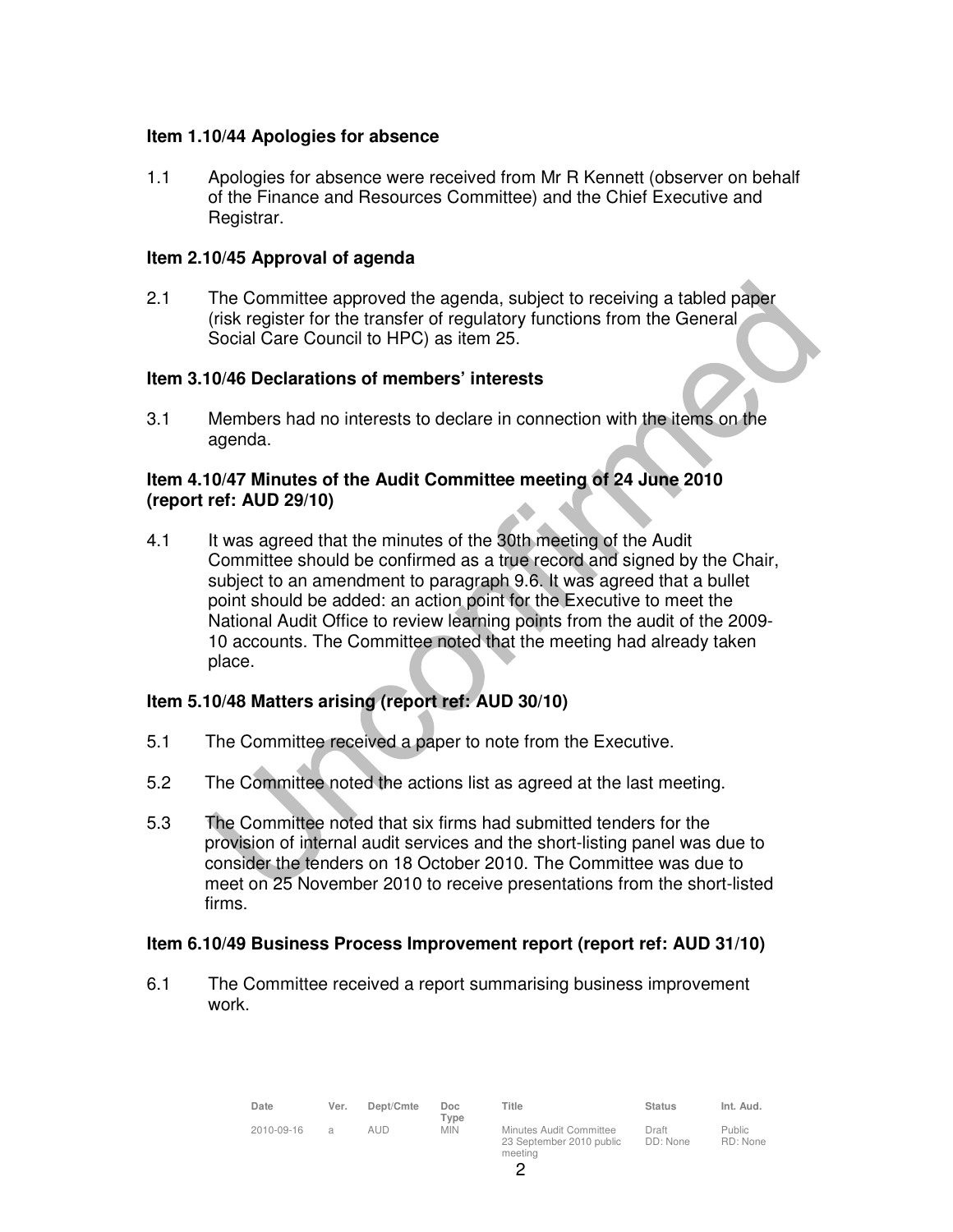- 6.2 The Committee noted that the audit of HPC's quality management system by the British Standards Institute (BSI) had been deferred from 6 October 2010 to later in the autumn, due to availability of BSI auditors.
- 6.3 The Committee noted that the Head of Business Process Improvement had worked with the Human Resources and Registration departments to ensure that processes in the quality management system were up-todate.
- 6.4 The Committee noted that the paper set out information about the quality management system. The Committee agreed that future reports should include a brief summary of corrective and preventive actions under the system, to show how it benefited HPC's stakeholders.

# **Action: RD (ongoing)**

# **Item 7.10/50 Internal audit report – Human Resources risk management review (report ref: AUD 32/10)**

- 7.1 The Committee received a paper for discussion/approval from the Executive.
- 7.2 The Committee noted that, in accordance with the internal audit plan for 2010-11 agreed by the Committee in February 2010, PKF had conducted a review of management of key Human Resources risks.
- 7.3 The Committee noted that the report had concluded that the arrangements were satisfactory and had made two recommendations:
	- an enhancement to the risk register, to reflect actual mitigations for succession planning for key posts; and

• an update to the Human Resources strategy, to reflect HPC's current thinking on its human resources requirements, including skills and training needs.

- 7.4 The Committee noted that the Executive had agreed with both recommendations and would implement them.
- 7.5 The Committee noted that the Executive carried out a review of employee exit interviews and identified any actions required. The Committee noted that the Finance and Resources Committee received an annual summary of exit interviews and action taken.
- 7.6 The Committee agreed to accept the report.

| Date       | Ver.          | Dept/Cmte | Doc<br>Type | Title                                                          | <b>Status</b>     | Int. Aud.                 |
|------------|---------------|-----------|-------------|----------------------------------------------------------------|-------------------|---------------------------|
| 2010-09-16 | $\mathcal{A}$ | aud       | <b>MIN</b>  | Minutes Audit Committee<br>23 September 2010 public<br>meeting | Draft<br>DD: None | <b>Public</b><br>RD: None |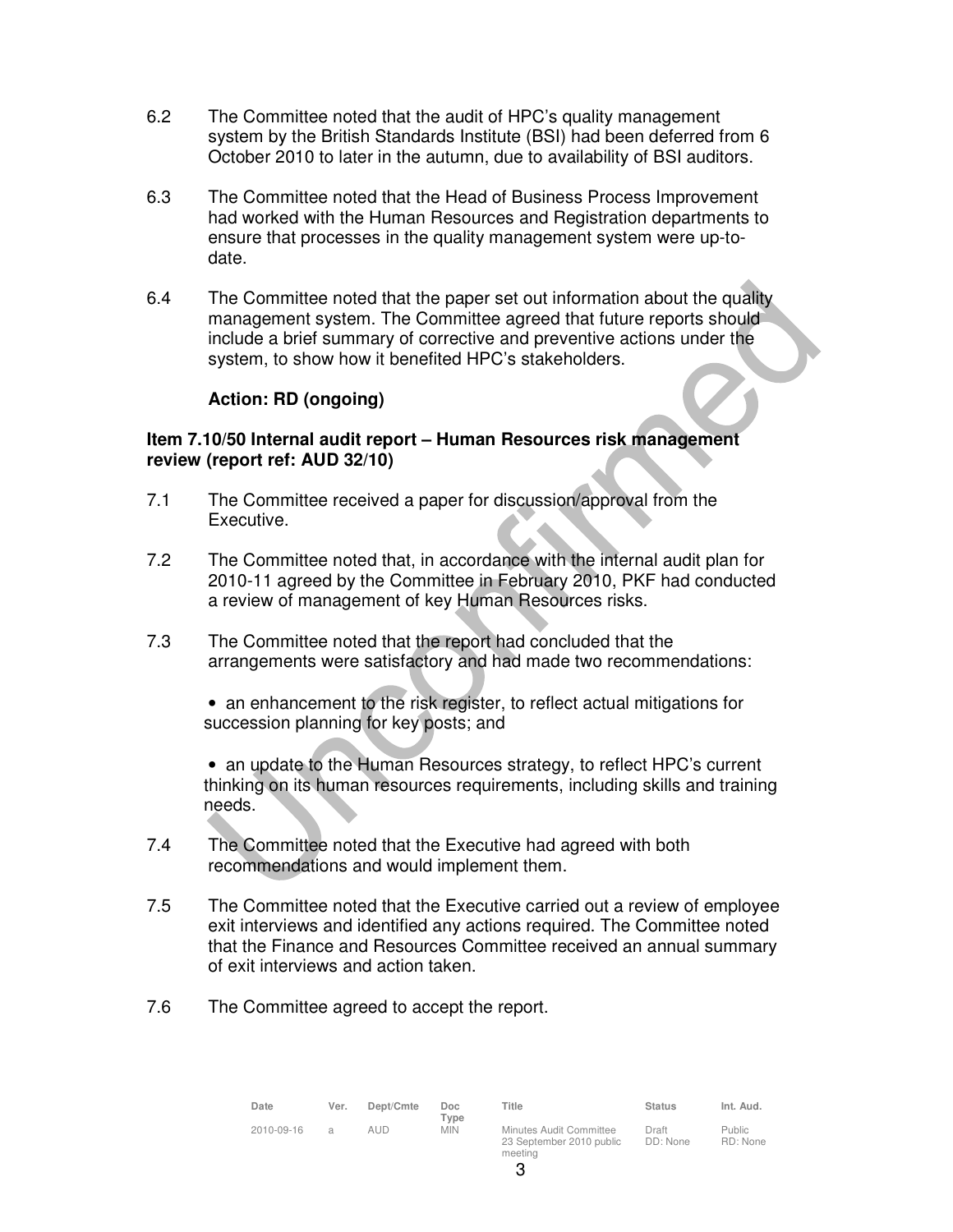# **Item 8.10/51 Internal audit report – Stakeholder communications review (report ref: AUD 33/10)**

- 8.1 The Committee received a paper for discussion/approval from the Executive.
- 8.2 The Committee noted that, in accordance with the internal audit plan for 2010-11 agreed by the Committee in February 2010, PKF had conducted a review of communication with stakeholders. The report had concluded that the arrangements were sound and had made no recommendations.
- 8.3 The Committee noted that the impact of HPC's communications was measured through opinion polling of different groups of stakeholders. Polling had been conducted in 2007 and was due to be conducted in 2010-11. The findings would be used to inform the communications strategy. The Committee noted that it was not always possible to immediately measure the impact of communications work, because relationships with stakeholders developed over time.
- 8.4 The Committee noted that the Communications Committee monitored progress against the communications workplan and considered issues such as Public and Patient Involvement.
- 8.5 The Committee agreed to accept the report.

# **Item 9.10/52 Internal audit report – Business continuity arrangements (report ref: AUD 34/10)**

- 9.1 The Committee received a paper for discussion/approval from the Executive.
- 9.2 The Committee noted that, in accordance with the internal audit plan for 2010-11 agreed by the Committee in February 2010, PKF had conducted a review of business continuity arrangements. The report had concluded that the arrangements were sound and had made no recommendations.
- 9.3 The Committee noted that the risk register had identified interruption to HPC's electricity supply as the most significant risk after mitigations. The Committee noted that this was based on experience of several local power cuts over the last three years and the impact on HPC's work. Some members felt that the Executive should review the risk score after mitigations.
- 9.4 The Committee agreed to accept the report.

| Date       | Ver.           | Dept/Cmte | Doc<br>$T$ vpe | Title                                                          | <b>Status</b>     | Int. Aud.                 |
|------------|----------------|-----------|----------------|----------------------------------------------------------------|-------------------|---------------------------|
| 2010-09-16 | $\overline{a}$ | aud       | <b>MIN</b>     | Minutes Audit Committee<br>23 September 2010 public<br>meeting | Draft<br>DD: None | <b>Public</b><br>RD: None |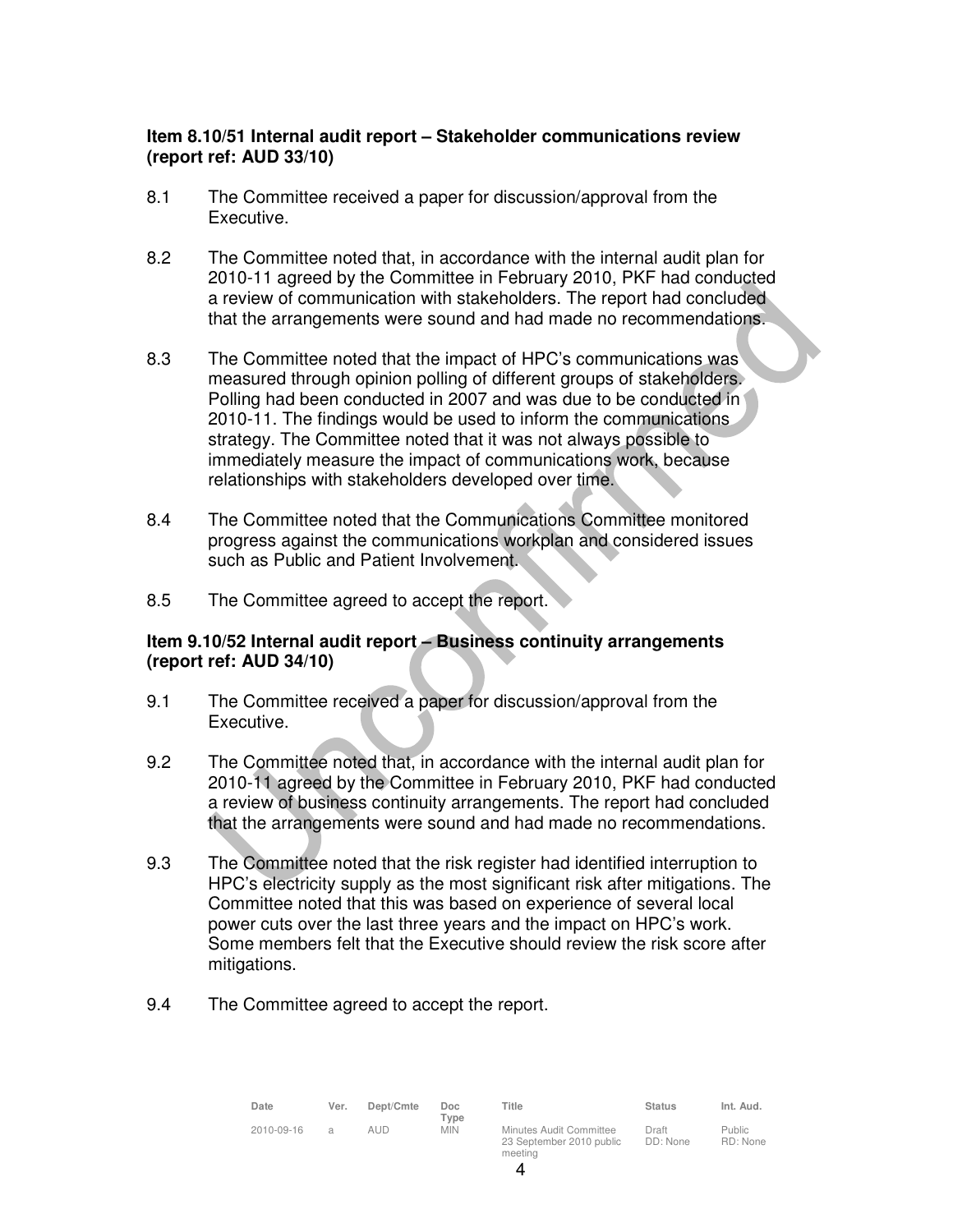# **Item 10.10/53 Internal audit progress report (report ref: AUD 35/10)**

- 10.1 The Committee received a paper for discussion/approval from the Executive.
- 10.2 The Committee noted progress on internal audit work for the second quarter of 2010-11 and the planned work for the rest of the financial year.
- 10.3 The Committee noted that eight days were scheduled for a review of the project to regulate psychotherapists and counsellors. The Committee noted that it was more likely that regulatory functions would be transferred from the General Social Care Council to HPC, before HPC began regulating psychotherapists and counsellors. The Committee noted that HPC was awaiting government decisions on both issues. The Committee agreed that, at its next meeting, it should reconsider the internal audit workplan in the light of progress on these issues.

# **Action: CB (by 25 November 2010)**

#### **Item 11.10/54 Review of the Audit Committee's effectiveness (report ref: AUD 36/10)**

- 11.1 The Committee received a paper for discussion/approval from the Executive.
- 11.2 The Committee noted that, in 2006, it had agreed to use the National Audit Office's self-assessment checklist for audit committees to review its effectiveness. The checklist was attached to the paper, with answers to the questions based on the responses agreed by the Committee in September 2008 and its work since that date.
- 11.3 In discussion, the following points were made:
	- members of the Committee were asked to declare any potential conflict of interest near the start of the meeting, so a positive response should be added to the checklist for question 14;
	- on 17 September 2010, the Council had agreed that Committee chairs and members should be appraised on their performance at committee meetings. The Committee agreed that a positive response should therefore be added to the checklist for questions 19, 21 and 74; and
	- a member would welcome guidance on a suitable training course. The Committee noted that PKF and the Executive had provided some induction training in 2009.

# **Action: CB (by 25 November 2010)**

| Date       | Ver.          | Dept/Cmte | Doc.<br>Type | Title                                                          | <b>Status</b>     | Int. Aud.                 |
|------------|---------------|-----------|--------------|----------------------------------------------------------------|-------------------|---------------------------|
| 2010-09-16 | $\mathcal{A}$ | AI ID.    | <b>MIN</b>   | Minutes Audit Committee<br>23 September 2010 public<br>meeting | Draft<br>DD: None | <b>Public</b><br>RD: None |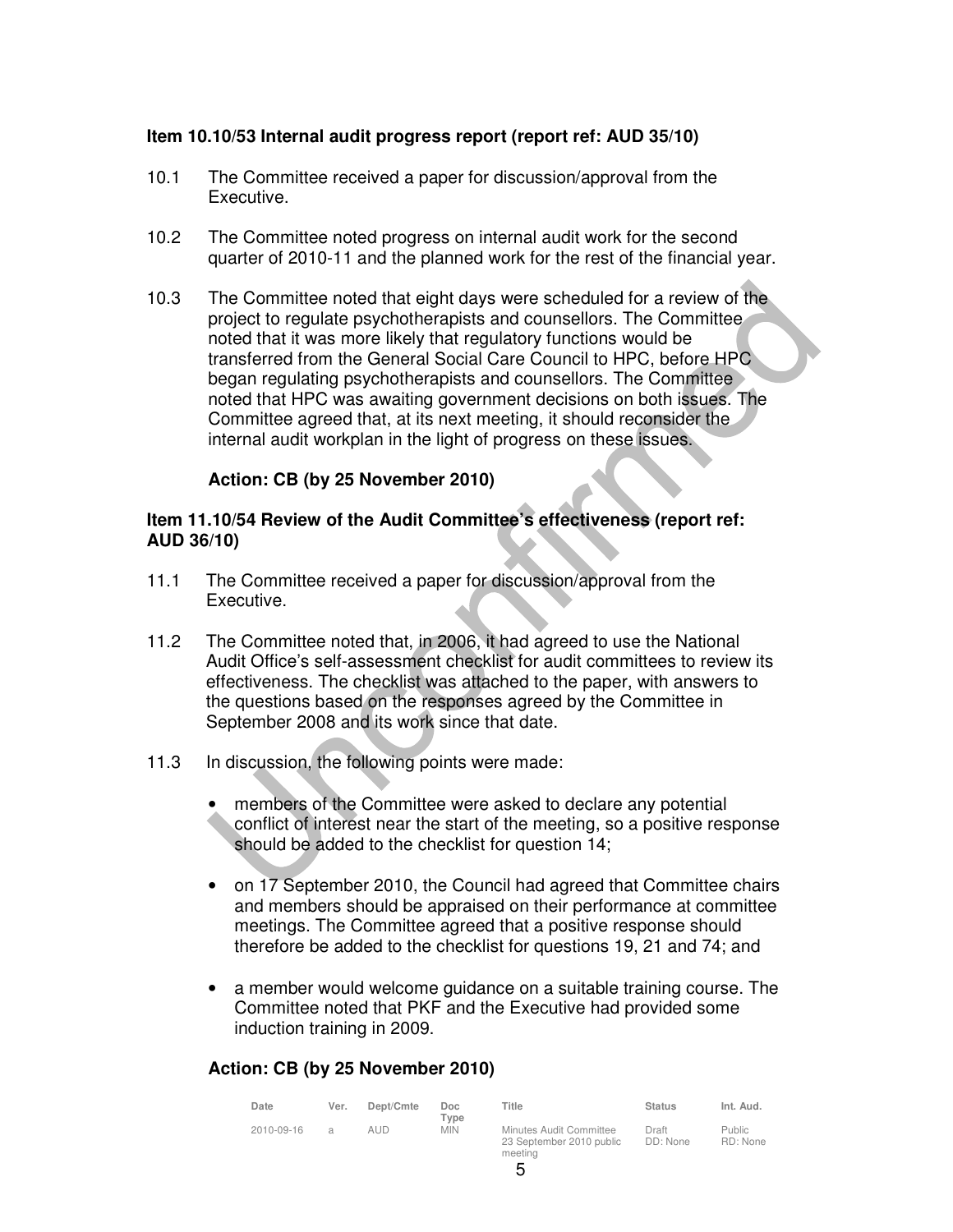11.4 The Committee noted that Council members were able to attend up to six training events each year and that most members attended several events during the year. One member felt that the Chair of Council, rather than the Chief Executive and Registrar, should be asked to approve applications from members. The Committee noted that the Chair considered members' training requirements as part of the annual performance and development review and was always consulted when requests for training were received.

# **Item 12.10/55 Audit Committee terms of reference (report ref: AUD 37/10)**

- 12.1 The Committee received a paper for discussion/approval from the Executive.
- 12.2 The Committee noted that, as part of the good practice indicated in the checklist considered at item 11, it should review its terms of reference each year.
- 12.3 In discussion, it was suggested that two specific items should be added to the terms of reference: 'reviewing financial systems and accounting policies' and 'continuing value for money, fraud and whistleblowing'. It was also suggested that point 3 of the terms of reference should be amended to read 'review the external auditors' management letters and any other relevant reports and to report on these to Council as appropriate.'
- 12.4 The Committee agreed that the Executive should review the suggestions made against the terms of reference for the Finance and Resources Committee (to ensure that there was no overlap or conflict) and against the model terms of reference for an audit committee set out by HM Treasury.

# **Action: CB (by 25 November 2010)**

# **Item 13.10/56 Risk appetite (report ref: AUD 38/10)**

- 13.1 The Committee received a paper for discussion/approval from the Executive.
- 13.2 The Committee noted that, in February 2010, PKF had recommended that HPC should develop a statement of its risk appetite. The paper set out an example from another healthcare regulator.
- 13.3 The Committee agreed that HPC should adopt a similar statement of risk appetite, including a statement that HPC took a 'cautious' approach to risk. The Committee noted that this was the second most cautious

| Date       | Ver.          | Dept/Cmte | Doc.<br>$T$ vpe | Title                                                          | <b>Status</b>     | Int. Aud.                 |
|------------|---------------|-----------|-----------------|----------------------------------------------------------------|-------------------|---------------------------|
| 2010-09-16 | $\mathcal{A}$ | aud       | <b>MIN</b>      | Minutes Audit Committee<br>23 September 2010 public<br>meeting | Draft<br>DD: None | <b>Public</b><br>RD: None |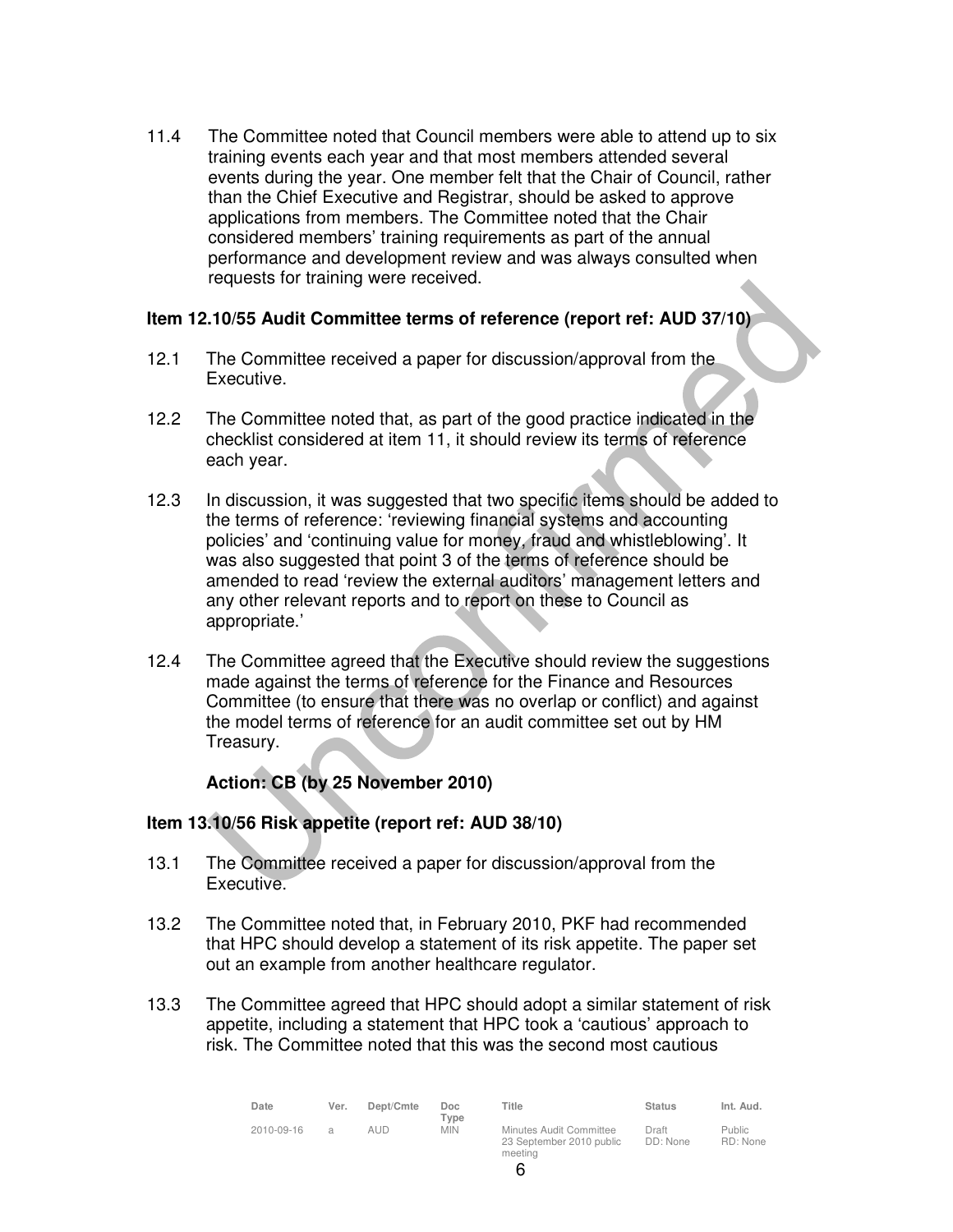approach. The Committee agreed that the Executive should produce a paper for the next meeting listing the categories of risk appetite.

# **Action: RD (by 25 November 2010)**

# **Item 14.10/57 Risk register update (report ref: AUD 39/10)**

- 14.1 The Committee received a paper for discussion/approval from the Executive.
- 14.2 The Committee noted that two new risks had been added to the register:
	- the proposed new funding arrangements for the Council for Healthcare Regulatory Excellence, partly through a levy on the UK statutory regulators of healthcare professionals; and
	- the proposed transfer of regulatory functions from the General Social Care Council to HPC.
- 14.3 The Committee agreed that the risk register should show an overall summary of the risks facing HPC. The Committee also agreed that the Executive should consider whether the rating of risks after mitigation should be shown as a numerical score, rather than 'low', 'medium' or 'high'.

# **Action: RD (by 16 March 2011)**

# **Item 15.10/58 Risks owned by the Director of Policy and Standards**

- 15.1 The Committee received a verbal report on risks owned by the Director of Policy and Standards and the mitigations in place.
- 15.2 The Committee discussed whether the register should be amended to include a risk connected with developments in healthcare regulation. The Committee noted that HPC needed to be both proactive (e.g. 'scanning the horizon' for developments) and reactive (e.g. responding to policy announcements by the Government). The Committee noted that these issues related to HPC's strategy, which would be discussed at the Council awayday on 13-14 October 2010.

# **Item 16.10/59 Risks owned by the Head of Registration**

- 16.1 The Committee received a verbal report on risks owned by the Head of Registration and the mitigations in place.
- 16.2 The Committee noted that the Executive was piloting a process to seek feedback from registrants on the Registration Department. The Committee suggested that the Executive should consider amending the

| Date       | Ver.          | Dept/Cmte | Doc<br>Type | Title                                                          | <b>Status</b>     | Int. Aud.                 |
|------------|---------------|-----------|-------------|----------------------------------------------------------------|-------------------|---------------------------|
| 2010-09-16 | $\mathcal{A}$ | aud       | <b>MIN</b>  | Minutes Audit Committee<br>23 September 2010 public<br>meetina | Draft<br>DD: None | <b>Public</b><br>RD: None |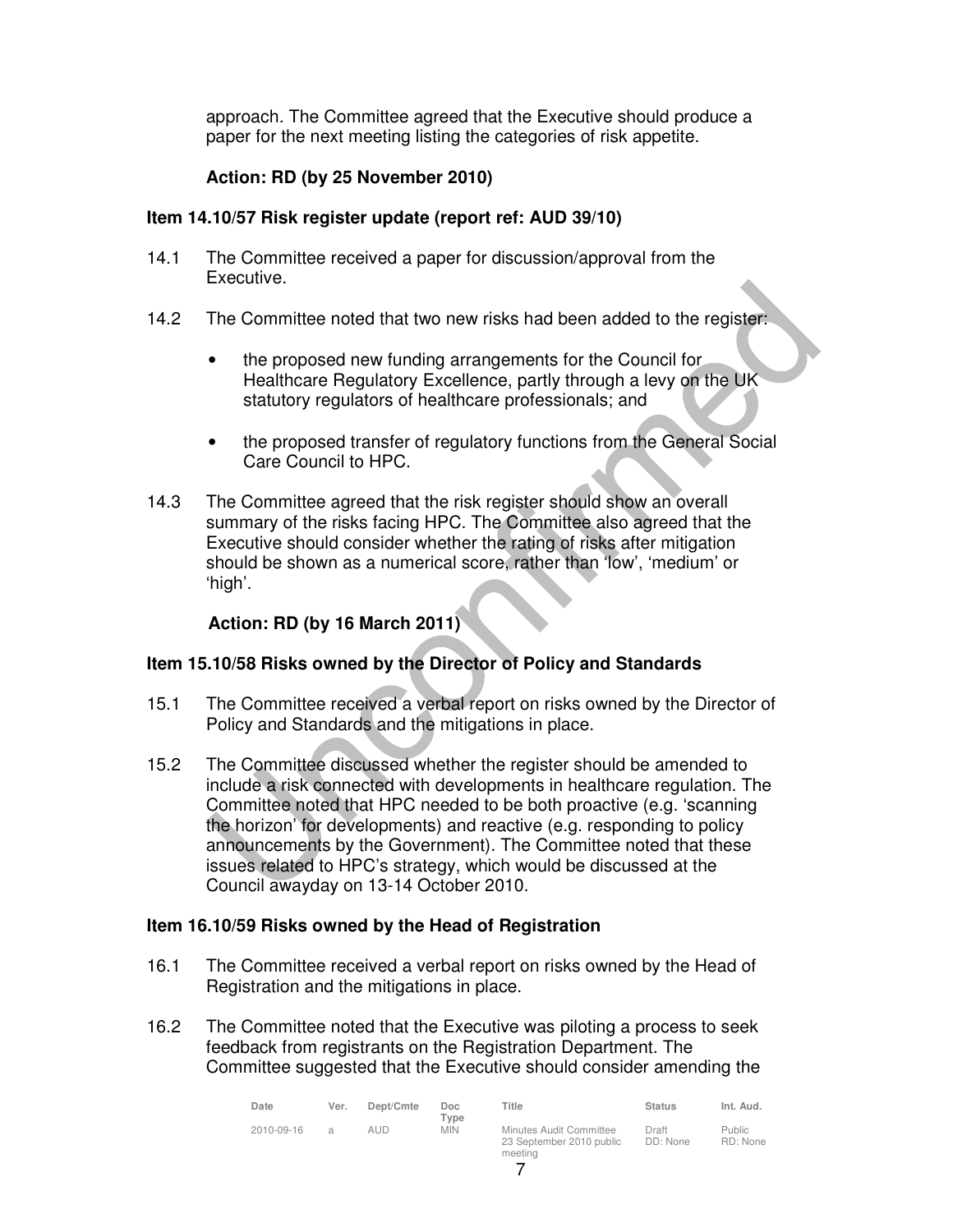risk register to include promotion of the online renewals system as a mitigation.

# **Item 17.10/60 Risks owned by the Director of Fitness to Practise**

- 17.1 The Committee received a verbal report on risks owned by the Director of Fitness to Practise and the mitigations in place.
- 17.2 The Committee noted that the Executive had recently conducted research into the expectations of complainants in the fitness to practise process.
- 17.3 The Committee noted that the Fitness to Practise Committee was due to consider several papers at its meeting on 21 October 2010 relating to development of the fitness to practise process.

# **At 1:30 pm, in accordance with standing order 13, the Committee agreed that, as the duration of the meeting had exceeded three hours, the meeting should continue in order that the rest of the business on the agenda could be disposed of.**

The Committee noted the following papers:

# **Item 18.10/61 Committee membership (report ref: AUD 40/10)**

# **Item 19.10/62 Timetable of Committee business (report ref: AUD 41/10)**

# **Item 20.10/63 Any other business**

20.1 There was no other business.

# **Item 21.10/64 Date and time of next meeting**

- 21.1 The next meeting of the Committee would be held at 10.30 am on Thursday 25 November 2010.
- 21.2 Subsequent meetings would be held at 10.30 am on:

Wednesday 16 March 2011 Thursday 23 June 2011 Thursday 29 September 2011

# **Resolution**

The Committee agreed to adopt the following resolution:

| Date       | Ver.          | Dept/Cmte | Doc<br>Type | Title                                                          | <b>Status</b>     | Int. Aud.          |
|------------|---------------|-----------|-------------|----------------------------------------------------------------|-------------------|--------------------|
| 2010-09-16 | $\mathcal{L}$ | AUD       | <b>MIN</b>  | Minutes Audit Committee<br>23 September 2010 public<br>meeting | Draft<br>DD: None | Public<br>RD: None |